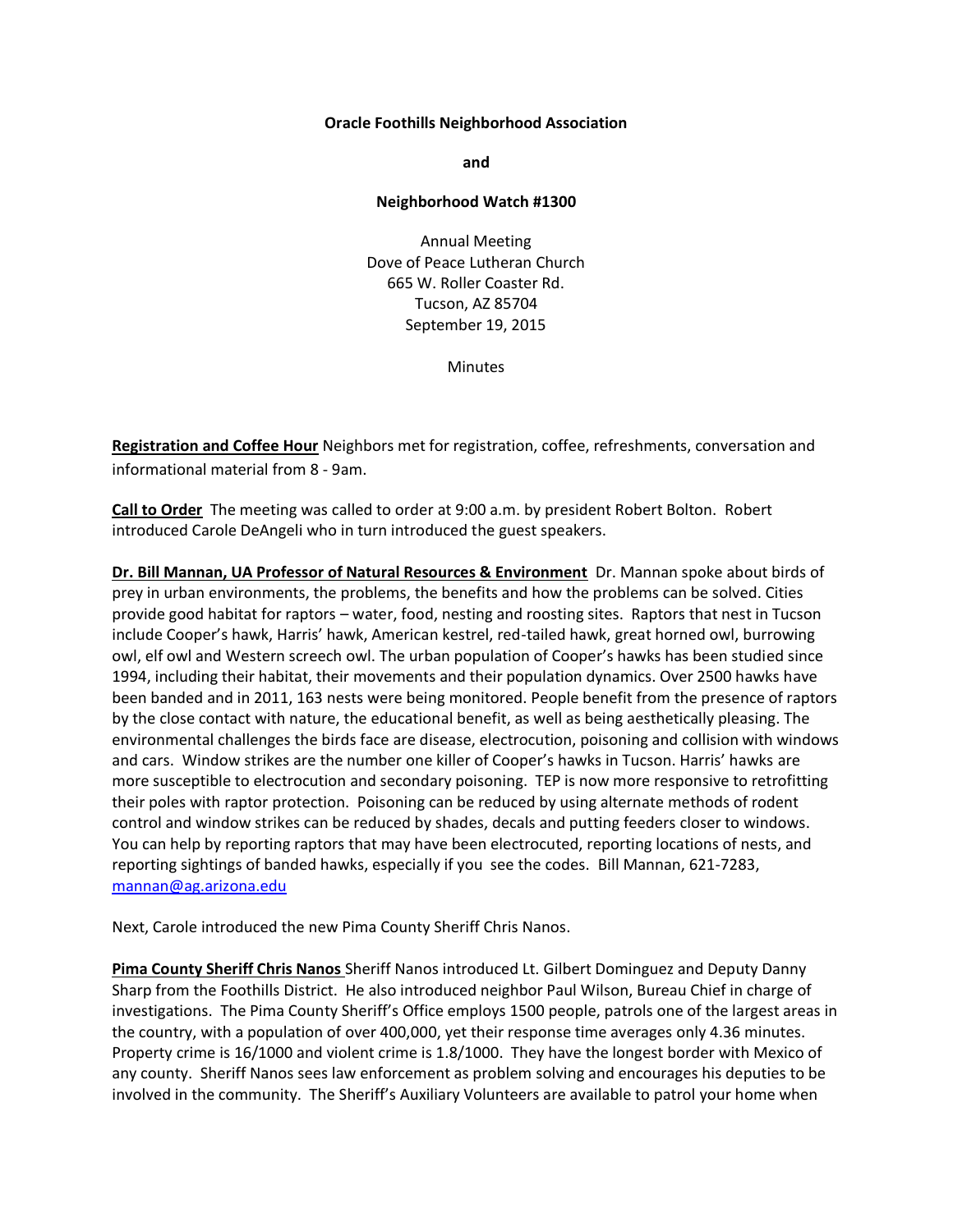you are on vacation. The Neighborhood Resource Guide online is an excellent source of information. It can be reached through the sheriff's website, [www.pimasheriff.org](http://www.pimasheriff.org/)

Carole then introduced Dr. Matthew Johns, neighbor and recently retired project manager for the Giant Magellan Telescope project.

**Dr. Matthew Johns, Telescope Scientist, Retired GMT Chief Engineer** Matt reviewed the development of the Giant Magellan Telescope project, which was begun in 2003 and is owned by a consortium of universities and scientific institutions from several countries. It will be one of 3 of the largest telescopes in the world, with an optical surface of 25 meters, consisting of 7 segments of 8.4 meters each. Light will reflect off the primary mirrors, reflect again off the smaller secondary mirrors and then down through the center to the imaging cameras. The telescope will be constructed at the Las Campanas Observatory in Chile. The location offers the advantage of being very high and dry. Completion date is not until 2024. The mirrors for the telescope are being cast at the University of Arizona Mirror Lab underneath the football stadium. Each segment takes approximately 3.5 years to complete, and there can be 4 segments in the production process at any one time. The glass is placed in a honeycomb mold, which greatly reduces the weight, then heated in a giant rotating oven. After cooling, the mirror is ground and polished. Storage and transportation of the huge mirrors is a major undertaking. Once the telescope is online, it will allow scientists to see light from the very edge of the universe.

**Neighborhood Watch** - Area Leader Carole DeAngeli asked Lt. Dominguez and Deputy Sharp to speak about law enforcement issues in our area. They urged residents to call 911 any time something doesn't feel right or look right. The reason we have a low crime rate in our area is due to people being watchful and proactive. Most criminals are opportunists and will take advantage of the easiest target. Make it more difficult for them by the use of alarms, dogs or cameras.

**Minutes** The minutes having been previously distributed by e-mail, and being available on the website, it was moved, seconded and unanimously approved that the reading of the minutes of the 2014 Annual Meeting be dispensed with.

**President's Report** Robert gave a brief summary of the year's events, including work on the Lodge project, the Tea Room, W. Yvon Drive closing, street repair, and enhancement of the island at Rudasill/Genematas. He reported that three OFNA members passed away this year – Nan Eisner, Al Fishback and Miriam Fritts. He thanked the board for all their work and and also thanked the membership for their support and involvement. Robert also thanked Angelo Dellacona for all he does for the neighborhood.

**Membership Report** - Jay DeAngeli, Membership Chairman, reported that we concluded the 2015 fiscal year with 122 members.

**Treasurer's Report** – The Treasurer reported income of \$3300, expenditures of \$5014 and cash on hand as of 8/31/15 is \$12,915.

**Website, Newsletter, Saturday Updates** Carole said there is nothing new to report. If you want to see any changes, please e-mail Carole.